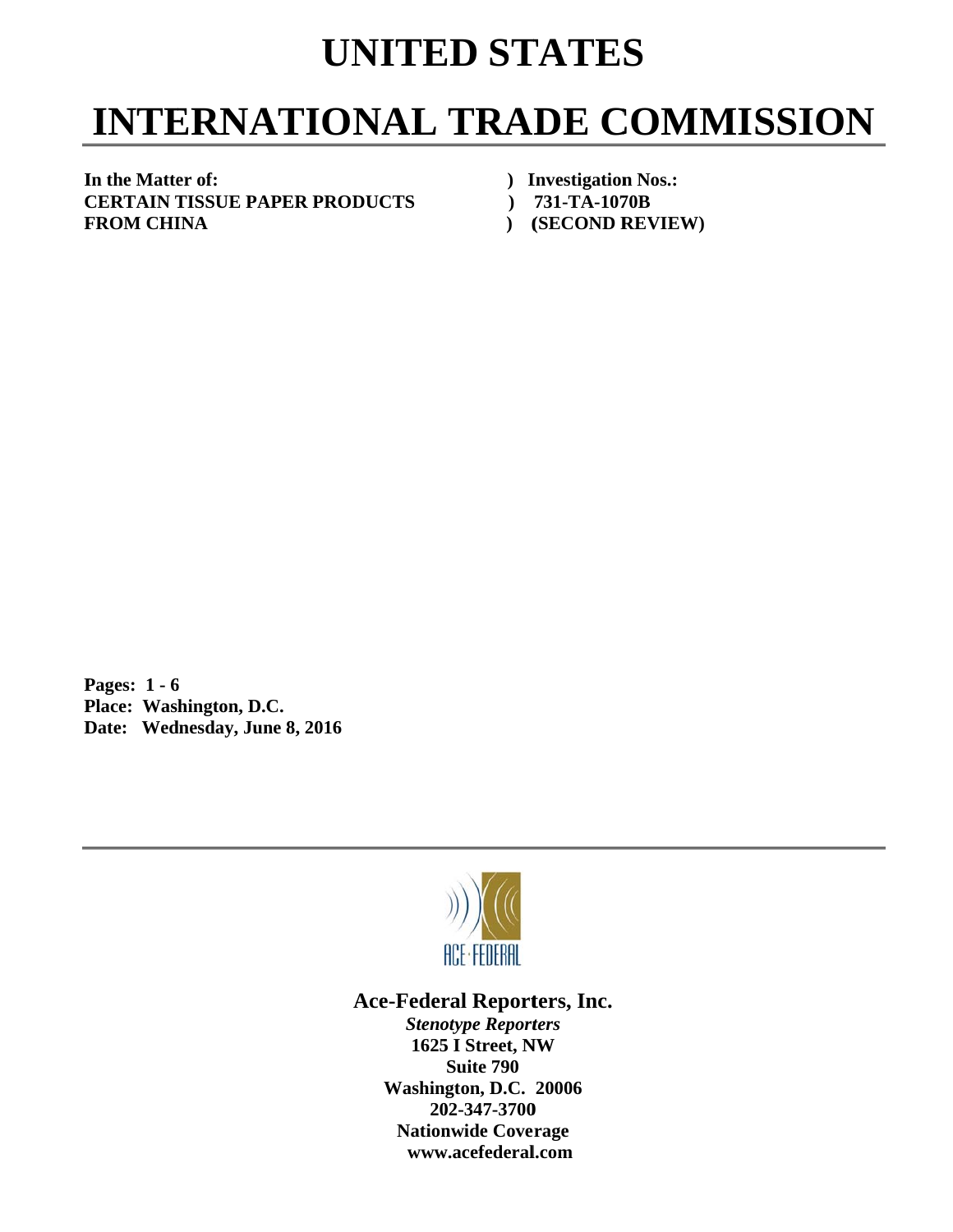1 THE UNITED STATES INTERNATIONAL TRADE COMMISSION 2 3 In the Matter of: (a) Investigation No.: 4 CERTAIN TISSUE PAPER ) 731-TA-1070B 5 PRODUCTS FROM ) (Second Review) 6 CHINA ) 7 8 9 10 Wednesday, June 8, 2016 11 Main Hearing Room (Room 101) 12 U.S. International 13 Trade Commission 14 500 E Street, S.W. 15 Washington, D.C. 16 The meeting, commenced, pursuant to notice, at 17 11:00 a.m., before the Commissioners of the United States 18 International Trade Commission, Vice Chairman, Dean A. 19 Pinkert, presiding. 20 21 22 23 24 25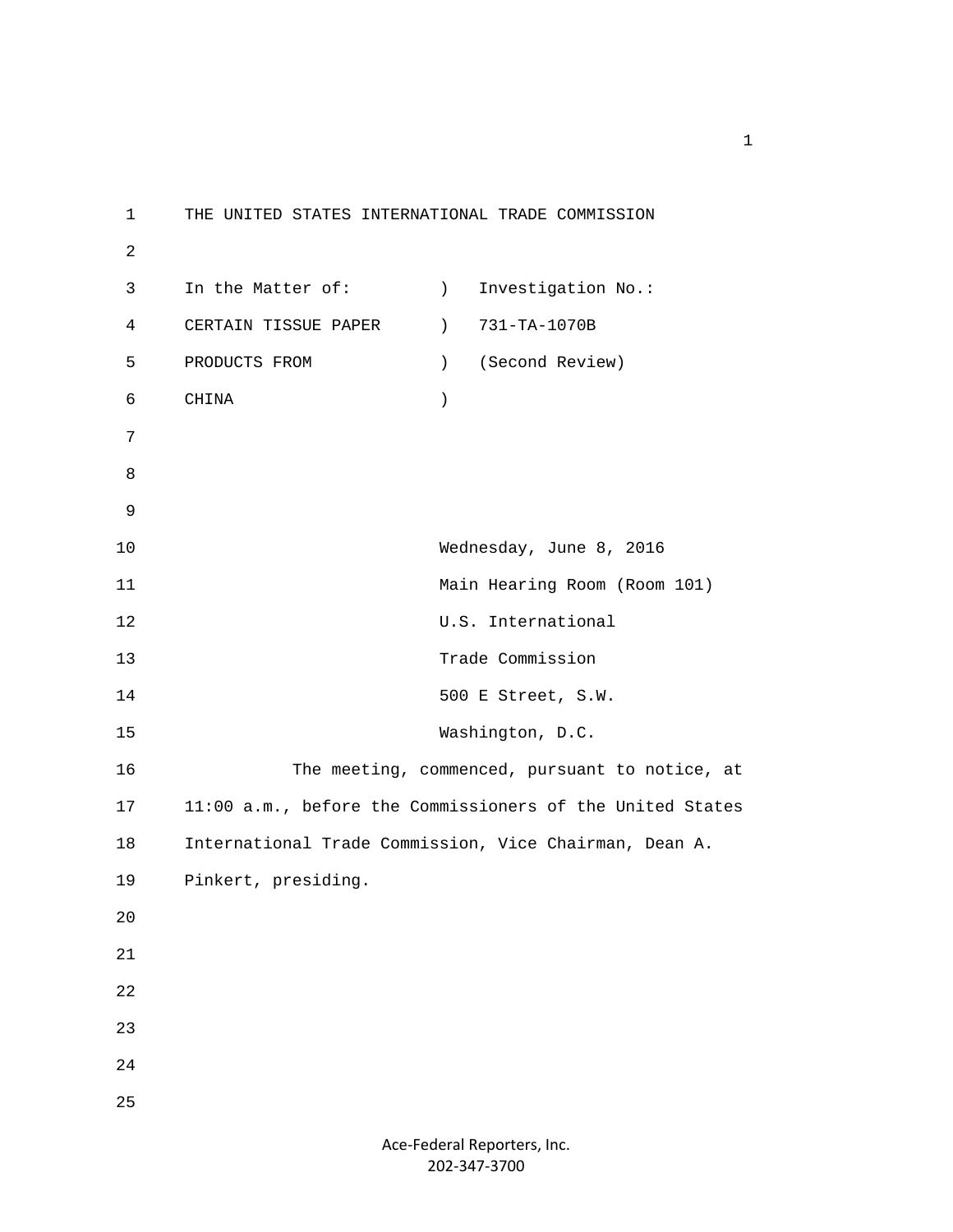## 1 APPEARANCES:

| 2  | On behalf of the International Trade Commission: |
|----|--------------------------------------------------|
| 3  | Commissioners:                                   |
| 4  | MEREDITH M. BROADBENT, CHAIRMAN (via telephone)  |
| 5  | DEAN A. PINKERT, VICE CHAIRMAN                   |
| 6  |                                                  |
| 7  | IRVING A. WILLIAMSON, COMMISSIONER               |
| 8  | DAVID S. JOHANSON, COMMISSIONER                  |
| 9  |                                                  |
| 10 | F. SCOTT KIEFF, COMMISSIONER (via telephone)     |
| 11 | RHONDA K. SCHMIDTLEIN, COMMISSIONER              |
| 12 | (via telephone)                                  |
| 13 |                                                  |
| 14 | Staff:                                           |
|    |                                                  |
| 15 | DOUGLAS CORKRAN, SUPERVISORY INVESTIGATOR        |
| 16 | VINCENT HONNOLD, INTERNATIONAL TRADE ANALYST     |
| 17 | CHARLES YOST, ACCOUNTANT/AUDITOR                 |
| 18 | JUSTIN ENCK, INVESTIGATOR                        |
| 19 | JANE DEMPSEY, ATTORNEY/ADVISOR                   |
| 20 | CRAIG THOMSEN, STATISTICIAN                      |
| 21 | TANA FARRINGTON, INTERNATIONAL ECONOMIST         |
| 22 |                                                  |
| 23 | WILLIAM R. BISHOP, SUPERVISORY HEARINGS AND      |
| 24 | INFORMATION OFFICER                              |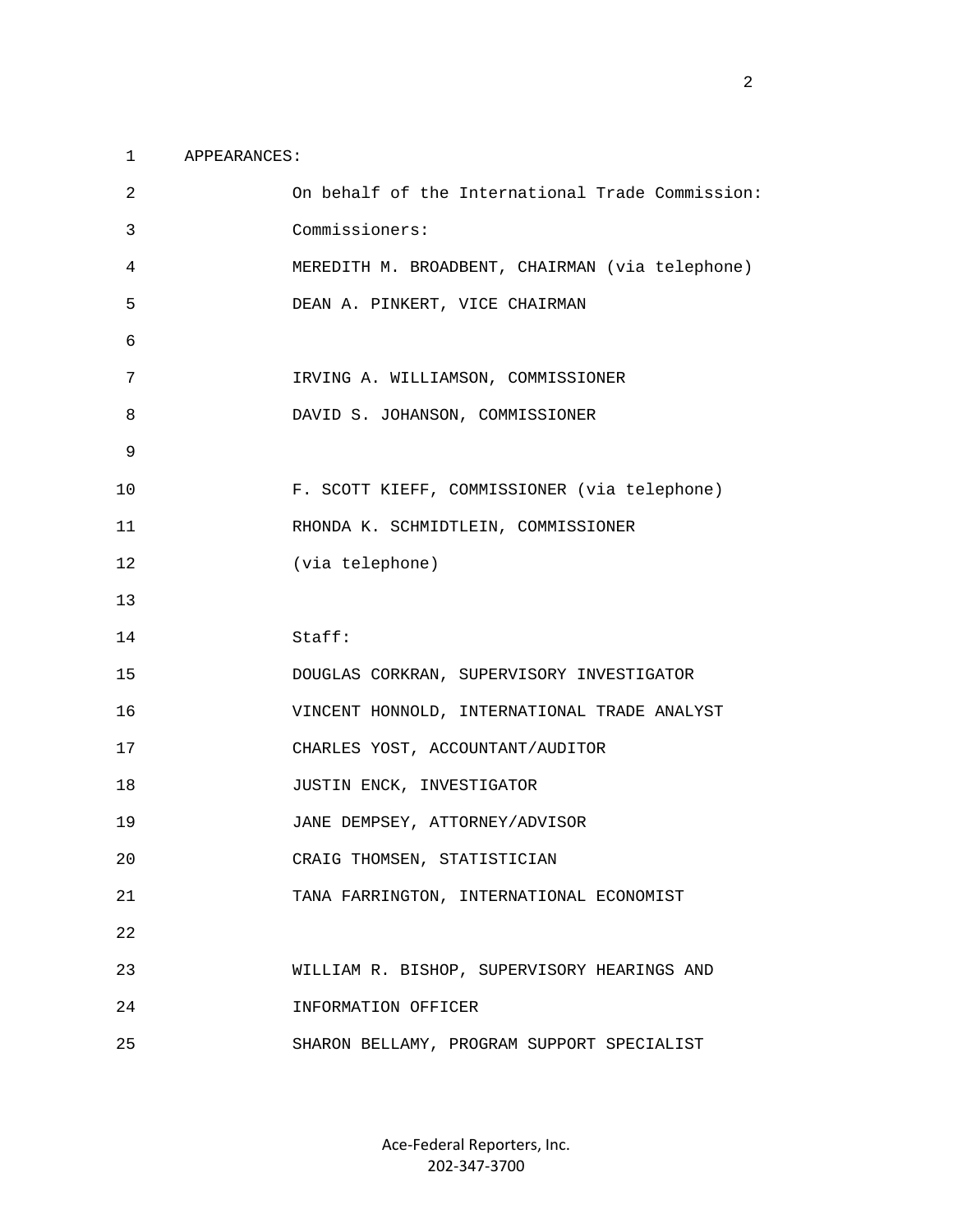| 1  | PROCEEDINGS                                                  |
|----|--------------------------------------------------------------|
| 2  | (11:01 a.m.)                                                 |
| 3  | VICE CHAIRMAN PINKERT:<br>Good morning.<br>This              |
| 4  | meeting of the U.S. International Trade Commission will now  |
| 5  | Welcome to Chairman Broadbent and<br>come to order.          |
| 6  | Commissioners Kieff and Schmidtlein, who are participating   |
| 7  | by telephone.                                                |
| 8  | CHAIRMAN BROADBENT: Good morning.                            |
| 9  | COMMISSIONER SCHMIDTLEIN: Good morning.                      |
| 10 | COMMISSIONER KIEFF:<br>Hello.                                |
| 11 | I understand that there<br>VICE CHAIRMAN PINKERT:            |
| 12 | are no agendas for future meetings, or outstanding action    |
| 13 | jackets to consider.                                         |
| 14 | Is there any objection to approval of the minutes            |
| 15 | of May 11th, 13th, 18th, 20th, 24th, and 26th, 2016 or       |
| 16 | ratification list 16-006?                                    |
| 17 | (No response.)                                               |
| 18 | VICE CHAIRMAN PINKERT:<br>Hearing none, they are             |
| 19 | approved.                                                    |
| 20 | Next we turn to the vote on Investigation                    |
| 21 | 731-1070B, Second Review, Certain Tissue Paper Products from |
| 22 | China. Welcome to Mr. Corkran and the staff who participated |
| 23 | in this investigation. Are there any questions for the       |
| 24 | staff?                                                       |
| 25 | (No response.)                                               |

Ace‐Federal Reporters, Inc. 202‐347‐3700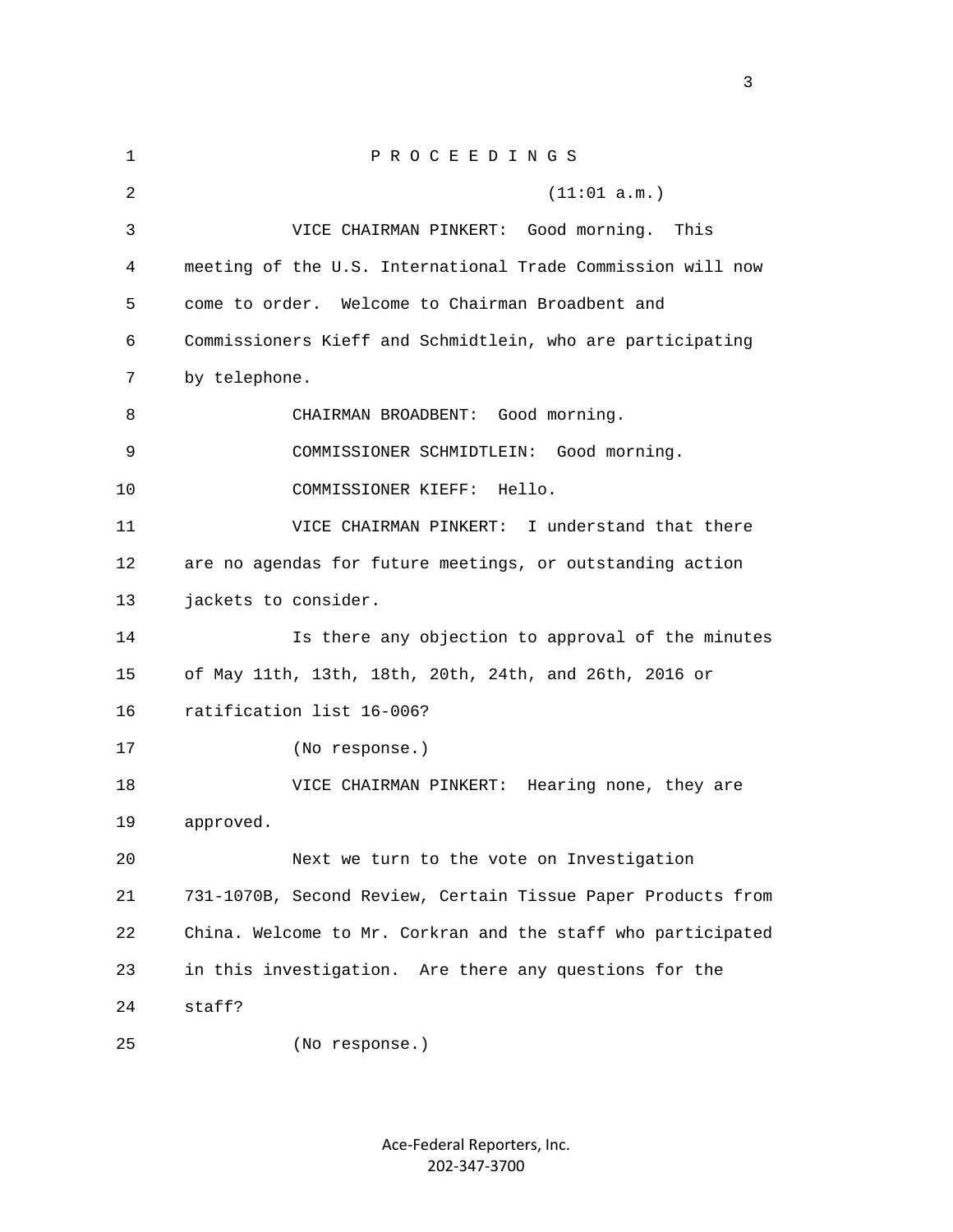1 VICE CHAIRMAN PINKERT: Are there any additions 2 or corrections to the staff report? 3 MR. CORKRAN: Douglas Corkran, Office of 4 Investigations, thank you Vice Chairman Pinkert. The staff 5 has no additions or corrections to the staff report. 6 VICE CHAIRMAN PINKERT: Thank you. Is there any 7 objection to approval of the staff report? 8 (No response.) 9 VICE CHAIRMAN PINKERT: Hearing none, it is 10 approved. Mr. Secretary, will you please call the roll? 11 MR. BISHOP: Commissioner Williamson? 12 COMMISSIONER WILLIAMSON: I vote in the 13 affirmative. 14 MR. BISHOP: Commissioner Johanson? 15 COMMISSIONER JOHANSON: I vote in the 16 affirmative. 17 MR. BISHOP: Commissioner Pinkert? 18 COMMISSIONER PINKERT: I vote in the affirmative. 19 MR. BISHOP: Commissioner Broadbent? 20 COMMISSIONER BROADBENT: I vote in the 21 affirmative. 22 MR. BISHOP: Commissioner Kieff? 23 COMMISSIONER KIEFF: I vote in the affirmative. 24 MR. BISHOP: Commissioner Schmidtlein? 25 COMMISSIONER SCHMIDTLEIN: I vote in the

> Ace‐Federal Reporters, Inc. 202‐347‐3700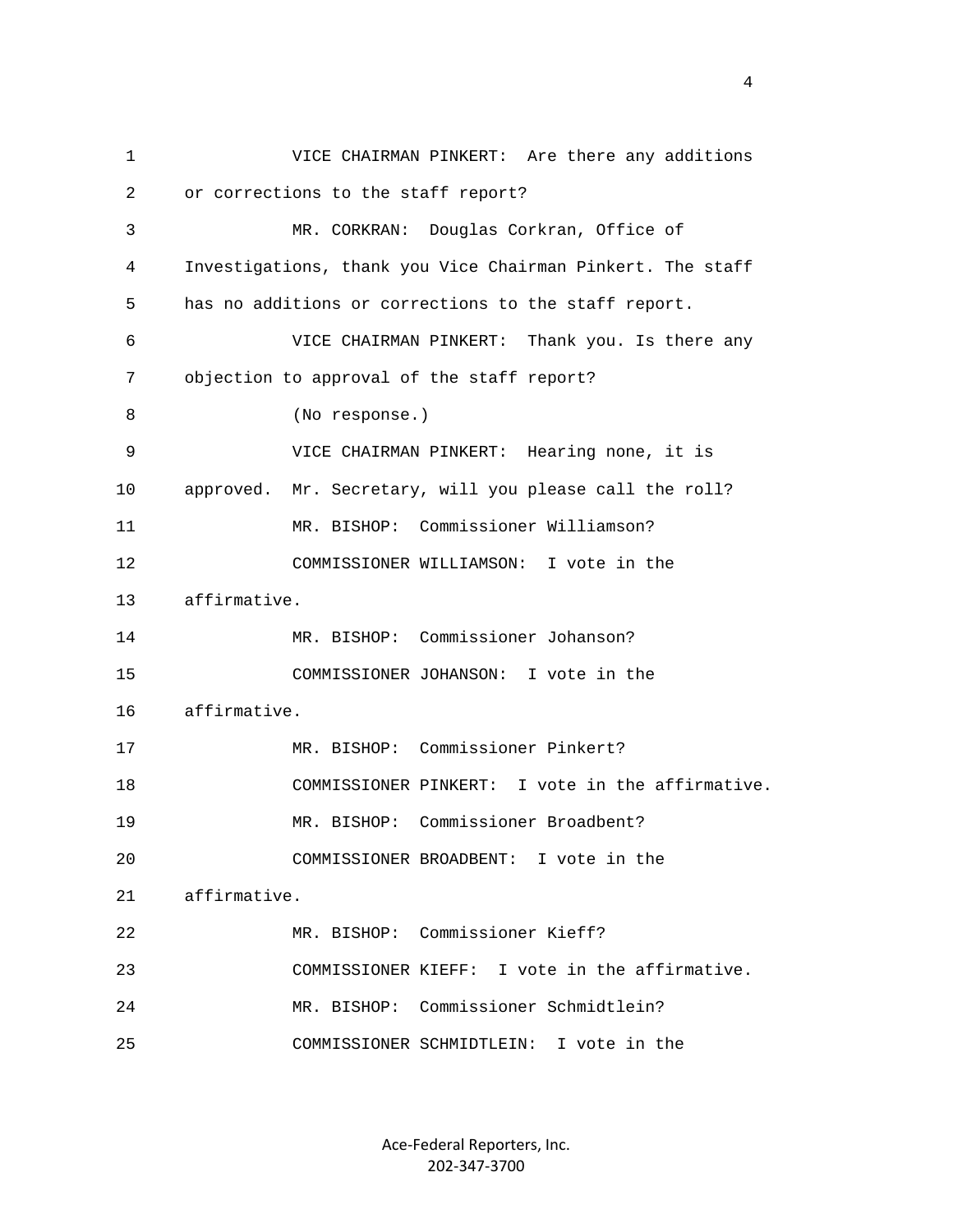1 affirmative.

| 2  | Mr. Chairman, the Commission has<br>MR. BISHOP:             |
|----|-------------------------------------------------------------|
| 3  | reached an affirmative determination.                       |
| 4  | VICE CHAIRMAN PINKERT:<br>Thank you Mr. Secretary.          |
| 5  | Further information regarding this determination will be in |
| 6  | the press release. Views of the Commission currently are    |
| 7  | scheduled to be completed and filed on June 21, 2016.       |
| 8  | Thank you to all the staff who participated in              |
| 9  | this investigation. Seeing that there is no other business  |
| 10 | before the Commission, this meeting is adjourned.           |
| 11 | (Whereupon, the meeting was adjourned at 11:03              |
| 12 | $a.m.$ )                                                    |
| 13 |                                                             |
| 14 |                                                             |
| 15 |                                                             |
| 16 |                                                             |
| 17 |                                                             |
| 18 |                                                             |
| 19 |                                                             |
| 20 |                                                             |
| 21 |                                                             |
| 22 |                                                             |
| 23 |                                                             |
| 24 |                                                             |
| 25 |                                                             |